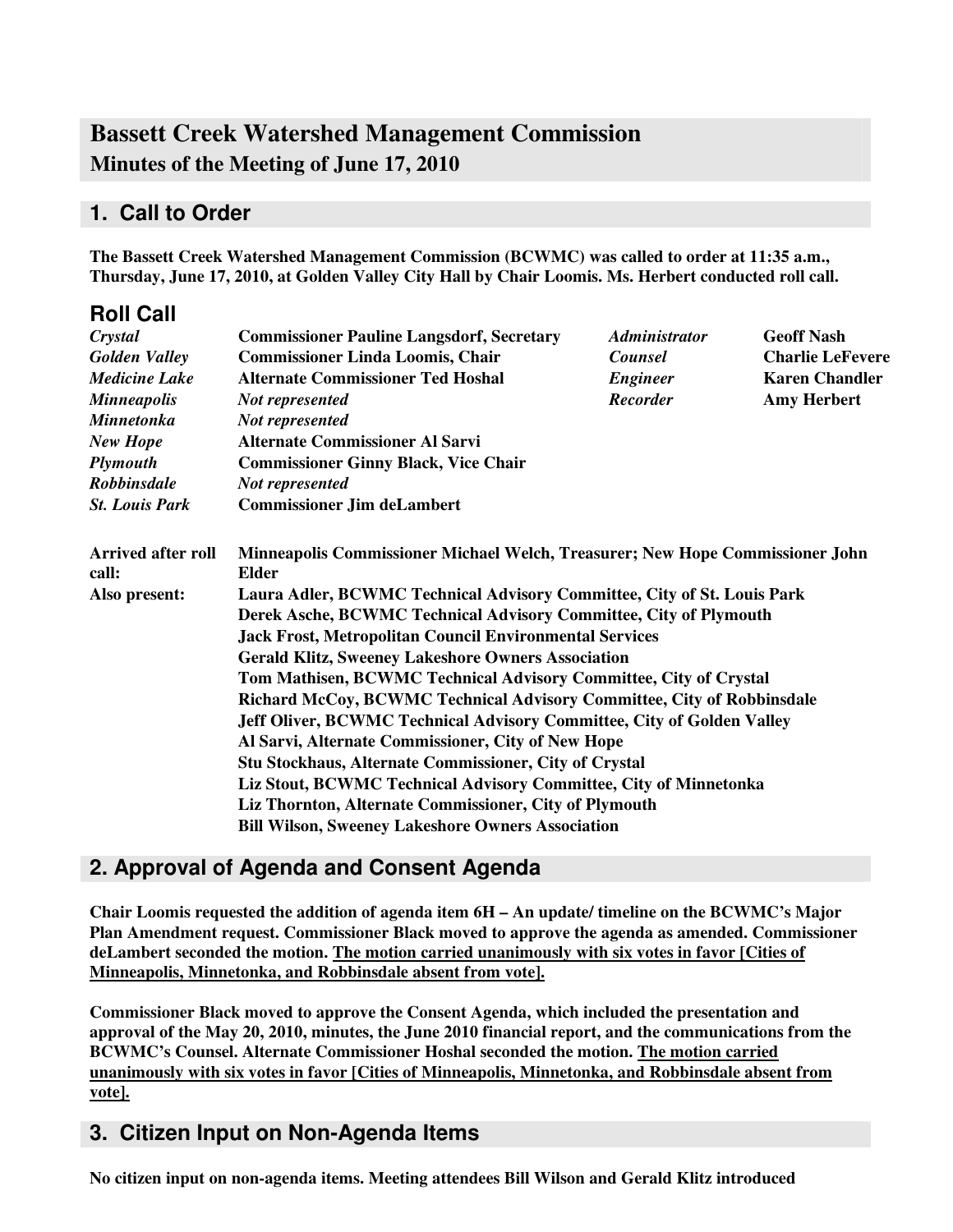**themselves as members of the Sweeney Lakeshore Owners Association.**

### **4. Administration**

- **A. Presentation of the May 20, 2010, BCWMC meeting minutes. Approved under the Consent Agenda.**
- **B. Presentation of the Financial Statement. Approved under the Consent Agenda.**

**The general and construction account balances as reported in the June 2010 Financial Report:**

| <b>Checking Account Balance</b>                      | 624,560.69   |
|------------------------------------------------------|--------------|
| <b>TOTAL GENERAL FUND BALANCE</b>                    | 624,560.69   |
| <b>Construction Account Cash Balance</b>             | 2,057,049.20 |
| Investment due 10/18/2010                            | 533,957.50   |
| Investment due 1/21/2015                             | 500,000.00   |
| TOTAL CONSTRUCTION ACCOUNT BALANCE                   | 3,091,006.70 |
| -Less: Reserved for CIP projects                     | 2,755,077.52 |
| Construction cash/investments available for projects | 335,929.18   |

#### **[Commissioner Elder arrived.]**

**C. Presentation of Invoices for Payment Approval.**

#### **Invoices:**

- **i. Kennedy & Graven – Legal Services through April 30, 2010 - invoice for the amount of \$2,055.95.**
- **ii. Barr Engineering Company – Engineering Services through May 28, 2010 invoice for the amount of \$39,307.10.**
- **iii. Watershed Consulting, LLC – Administrator Services through May 31, 2010 – invoice for the amount of \$2,537.68.**
- **iv. Amy Herbert – May Administrative Services - invoice for the amount of \$4,071.24.**
- **v. D'amico Catering – June 2010 meeting catering – invoice for the amount of \$316.68.**
- **vi. Hennepin County Environmental Services – 2009 participation in River Watch invoice for the amount of \$2,000.00.**
- **vii. MMKR – Audit Services – Fourth progress billing – invoice for the amount of \$2,500.**

**Commissioner Black moved to approve the payment of all invoices. Commissioner Langsdorf seconded the motion. By call of roll, the motion carried unanimously with six votes in favor. [Cities of Minneapolis, Minnetonka, and Robbinsdale absent from vote].**

**D. Approval of the BCWMC's Annual Liability Insurance Renewal and Motion to Waive or**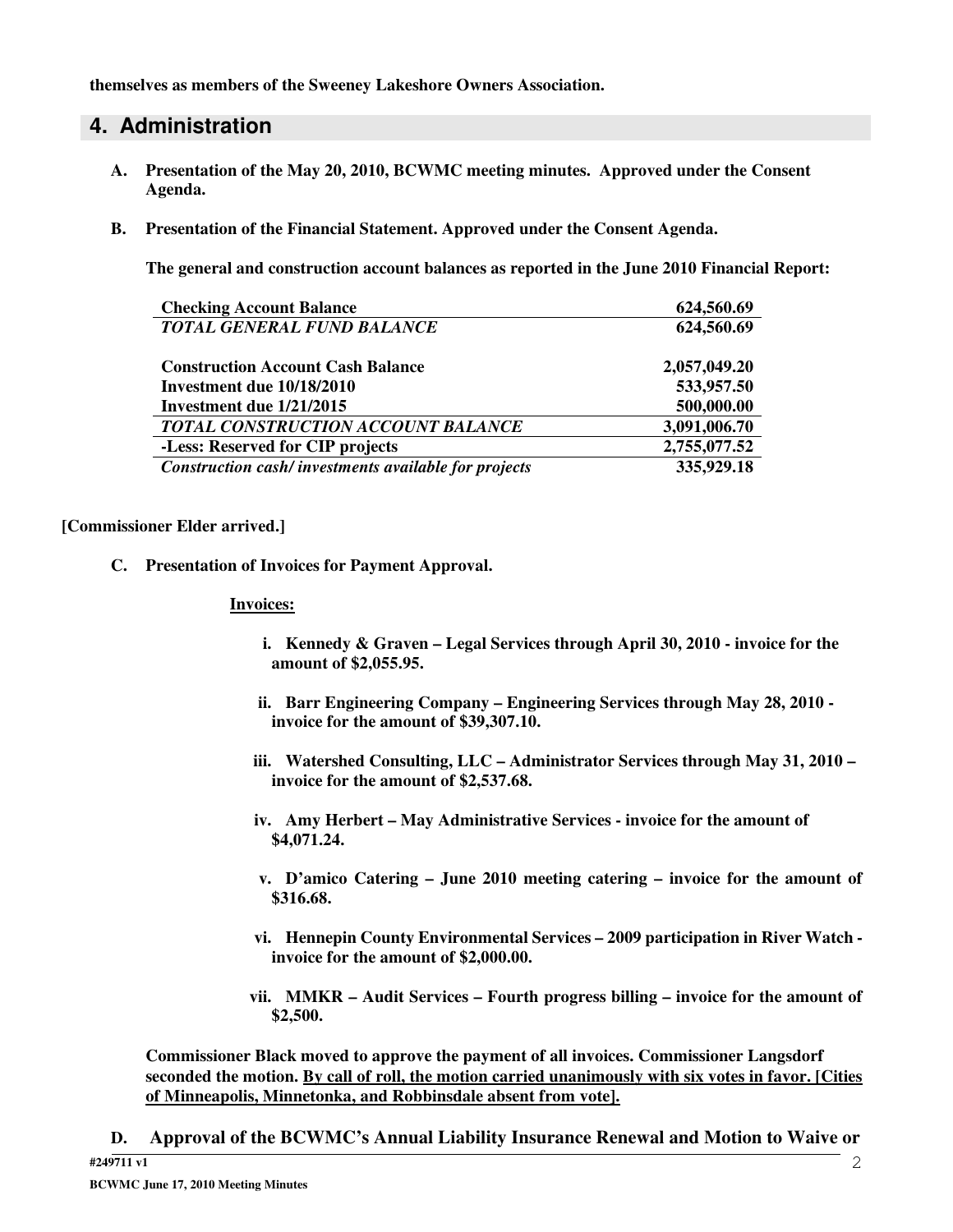**Not Waive the Monetary Limits on Municipal Tort Liability. Commissioner Black moved to approve the renewal of the BCWMC's liability coverage with the liability cap. Commissioner Elder seconded the motion. The motion carried unanimously with six votes in favor. [Cities of Minneapolis, Minnetonka, and Robbinsdale absent from vote].**

### **5. New Business**

**A. General Mills Pedestrian Bridge: Golden Valley. Ms. Chandler explained that the project is** proposed by the City of Golden Valley and is located on the Main Stem of Bassett Creek and on **General Mills property. She stated that the project includes the construction of a new pedestrian bridge approximately 100 feet upstream of a failing pedestrian bridge, which would be removed. She explained that the low elevation of the new bridge would not be in the floodplain but the project is coming before the Commission because work on the existing bridge, the new bridge, and trail modifications would occur in the floodplain. Ms. Chandler said the Commission Engineer recommends approval of the project.**

**Commissioner Langsdorf moved to approve the permit. Commissioner Black seconded the motion. The motion carried unanimously with six votes in favor [Cities of Minneapolis, Minnetonka, and Robbinsdale absent from vote].**

**B. Request from City of Medicine Lake to Conduct Hydrologic/ Hydraulic Analysis and Environmental Assessment of the Medicine Lake Dam at Bassett Creek. Alternate Commissioner Hoshal reported that the City of Medicine Lake City Council wanted to investigate issues regarding the lake level of Medicine Lake beyond the previous information provided by the BCWMC through its Commission Engineer. He summarized the three possibilities that the City proposed. Alternate Commissioner Hoshal explained that the City of Medicine Lake is asking the BCWMC to consider and respond to the City as to what action the BCWMC is willing to do to satisfy the Medicine Lake City Council, members of the Association of Medicine Lake Area Citizens (AMLAC), and residents of the City of Plymouth regarding the water level of Medicine Lake.**

**Commissioner Black asked Alternate Commissioner Hoshal what value there would be in collecting more data on the water flow and rate out of the lake. Alternate Commissioner Hoshal responded that the data would help develop and support a City response to inquiries from residents about the water level of the lake. Administrator Nash commented that the cost of installing a transducer to collect data would likely be less than \$1,000. Ms. Chandler remarked that Barr Engineering could provide an approximate answer to the City's questions regarding how much water is flowing out of Medicine Lake and how often if Barr utilized data already collected but the data may not be as comprehensive as what the City is requesting.**

**Mr. Mathisen commented that the level of a lake is set by the Department of Natural Resources (DNR) for various reasons and that there is only so much bounce in a lake before low properties are flooded out. He remarked that perhaps the issue is a public education issue.**

**Alternate Commissioner Hoshal said it would be helpful to have someone from the Commission to come meet with the Medicine Lake City Council.**

**Commissioner Black moved to approve the direction to the Commission Engineer to attend a meeting of the Medicine Lake City Council and to be prepared to provide ballpark costs of different actions. Commissioner Elder seconded the motion. The motion carried unanimously with five votes in favor [City of Medicine Lake abstained from the vote. Cities of Minneapolis, Minnetonka, and Robbinsdale absent from vote]. Commissioner Black requested that she get notified of the date of the City Council meeting that the Engineer will be attending. Commissioner**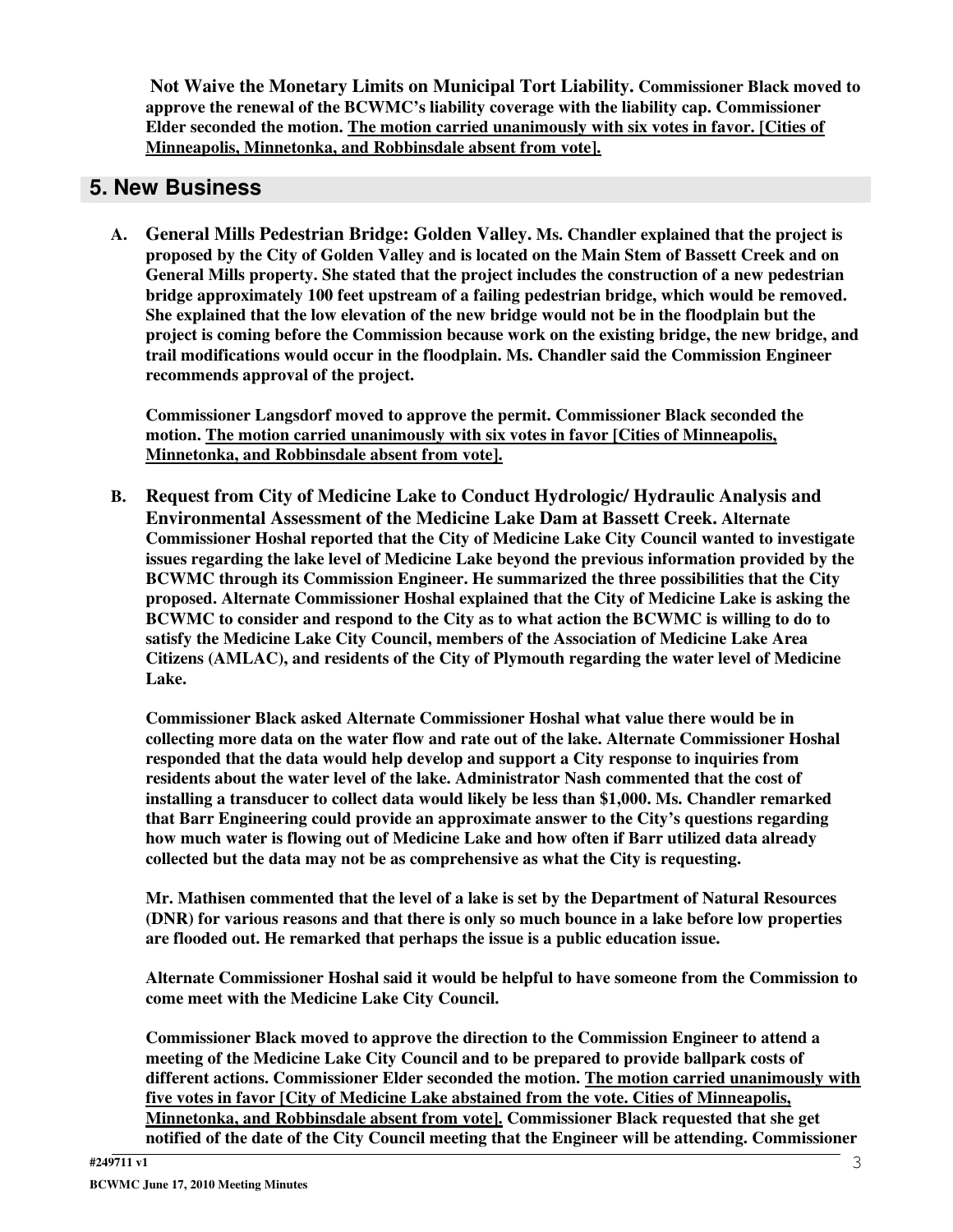**Elder recommended that the responsibility should be on the City of Medicine Lake to bring the issue in front of the Commission again if the City so chooses. Alternate Commissioner Ted Hoshal volunteered to contact Commission Engineer Karen Chandler and Commissioner Black regarding the date of the City of Medicine Lake's City Council meeting.**

## **6. Old Business**

- **A. Medicine Lake Local Water Management Plan. Ms. Chandler commented that she reviewed the Plan and compared it with the BCWMC's requirements. She said that her memo included in the meeting packet provides the details of the review. She explained that the items listed in bold font were the items that the BCWMC either requires or recommends that the City revise. Ms. Chandler said that page one of the memo includes a summary of the three most significant issues:**
	- **The need for a discussion of structures located within the FEMA floodplain**
	- **Clarification of the review/permitting roles of the City and BCWMC, including references to the BCWMC's** *Requirements for Improvements and Development Proposals.*
	- **The need for the City to develop an erosion and sediment control ordinance or to incorporate similar controls into other City ordinances.**

**Ms. Chandler reported that she sent a draft of the review to the consultant preparing the Plan for the City of Medicine Lake. She reported that the consultant responded that all of the issues raised by the BCWMC could be addressed.**

**Chair Loomis stated that Commissioner Harper-Lore had conveyed a concern regarding the City's lack of an erosion and sediment control ordinance and would like the Commission to find out where the City is in its process to develop such an ordinance. Alternate Commissioner Hoshal said that the City would certainly be able to investigate and follow up on that issue. Commissioner Black moved to forward the comments prepared by the Commission Engineer regarding the City of Medicine Lake's LWMP to the City and to communicate that the BCWMC would like the City to develop an erosion and sediment control ordinance by sometime in 2011. Commissioner Elder seconded the motion. Alternate Commissioner Hoshal remarked that on item 17 in the memo there should be a reference to both 100-year floodplain elevations. Ms. Chandler said that the Commission Engineer would make that change. The motion carried unanimously with six votes in favor [Cities of Minneapolis, Minnetonka, and Robbinsdale absent from vote].**

**B. Weir on Sweeney Lake. Ms. Chandler reported that the BCWMC received a letter from the Department of Natural Resources (DNR) regarding what work could and could not take place at the weir without a DNR permit. She said that Commission staff and City of Golden Valley staff will meet next week to discuss what should be done with the outlet.**

**[Commissioner Welch arrived.]**

**C. Approval of BCWMC's Draft 2011 Budget. Commissioner Welch directed Ms. Chandler to follow up with Sue Virnig regarding the financial recording of a disbursement to the City of Plymouth in March 2009 from the Channel Maintenance Fund. Ms. Langsdorf reported that the Education Committee requested a revision to the Budget and Levy narrative to reflect the division of the funds budgeted for the BCWMC's participation in the West Metro Watershed Alliance's (WMWA) project costs versus administrative costs. She said the correct budget figure for the BCWMC's 2011 portion of WMWA's administrative costs is \$2,000 and is part of the BCWMC's Watershed Education Partnerships budget. She said the correct budget figure for the BCWMC's 2011 portion of the WMWA's project costs is \$1,000 and is part of the BCWMC's Education and Public Outreach budget. Ms. Chandler requested the removal of the footnotes in the 2009 and 2010 columns. Commissioner Welch moved to approve the budget and the budget and levy**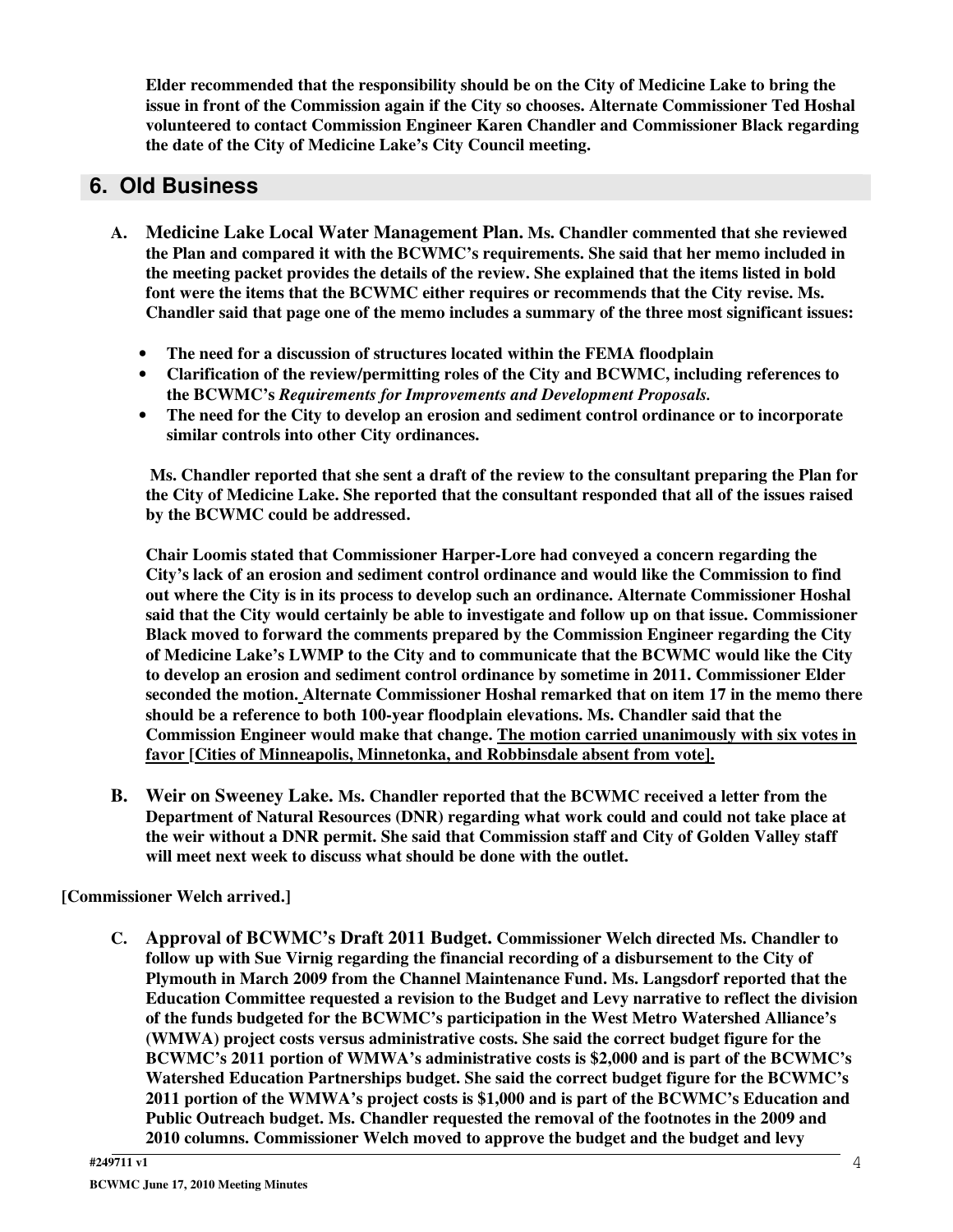**narrative with the revisions noted by Commissioner Langsdorf and Ms. Chandler. Commissioner Black seconded the motion. The motion carried unanimously with seven votes in favor [Cities of Minnetonka and Robbinsdale absent from vote].**

#### **D. TAC Recommendations.**

- **i. CIP Work Group. Mr. Mathisen reported that Richard McCoy, the Robbinsdale TAC representative, will be the third TAC member on the CIP Work Group, joining Jeff Oliver and Derek Asche.**
- **ii. RFP Process for BCWMC's Non-Plan Review Work Including Establishing a Consultant Pool. Mr. Mathisen reported that the TAC recommended that if the BCWMC wants to set up an RFP process for TMDL studies, feasibility studies or other special projects then the Commission should consider setting up a threshold project cost such as \$25,000, under which projects would not be subject to the RFP process. He explained that the recommendation is based on the idea that there are time and costs associated with an RFP process.**

**Mr. Mathisen reported that the TAC recommended developing a scoring process that the TAC would then use to select a candidate. He explained that the TAC felt it could invite a select number of engineering firms to receive project RFPs without limiting the selection to a pool of pre-qualified firms.**

**Commissioner Welch requested that Barr Engineering identify the number of special, nonoperating projects or studies that Barr conducted for the BCWMC in 2009 and the costs associated with that work. Commissioner Black moved that the TAC's recommendations go to the Administrative Services Committee for development into a policy proposal. Commissioner Welch seconded the motion and clarified that the motion included that the Committee would receive the requested input from Barr Engineering. The motion carried unanimously with seven votes in favor [Cities of Minnetonka and Robbinsdale absent from vote].**

- **iii. Use of Channel Maintenance Funds for Maintenance of CIP Channel Restoration Projects. Mr. Mathisen reported that there are many shorter reaches outside of the CIP projects that need restoration and that the larger projects also need ongoing maintenance work. He said that the Channel Maintenance Fund likely will be utilized in the future even more than in the past. Mr. Mathisen remarked that regarding the maintenance of the CIP restoration projects the TAC didn't see any difference between maintenance of completed CIP restoration projects and maintenance of other streambanks in the watershed and therefore the TAC didn't see the need to define the projects differently. He said that the TAC felt that the cities could make their own determinations regarding which restoration projects they submitted for channel maintenance funds.**
- **iv. Recommended Changes to the BCWMC's Next Generation Plan. Mr. Mathisen commented that the TAC reviewed some historical documents from Mr. Kremer of Barr that documented issues brought up by the cities and stakeholders at the time of the revised Watershed Management Plan. Mr. Mathisen said that the TAC thought the historical list would be the starting point for issues that may need to be addressed in the Plan. He said that the TAC and the cities could update the list. Commissioner Welch commented that the Commission should work closely with the TAC to identify the issues and to frame the plan so that the Commission understands it. Commissioner Welch requested an electronic copy of the information put together by Mr. Kremer. Ms. Chandler said Barr would forward the information to Ms. Herbert who could forward the information on to Commissioner Welch. Commissioner Black and Commissioner deLambert volunteered to be the liaisons**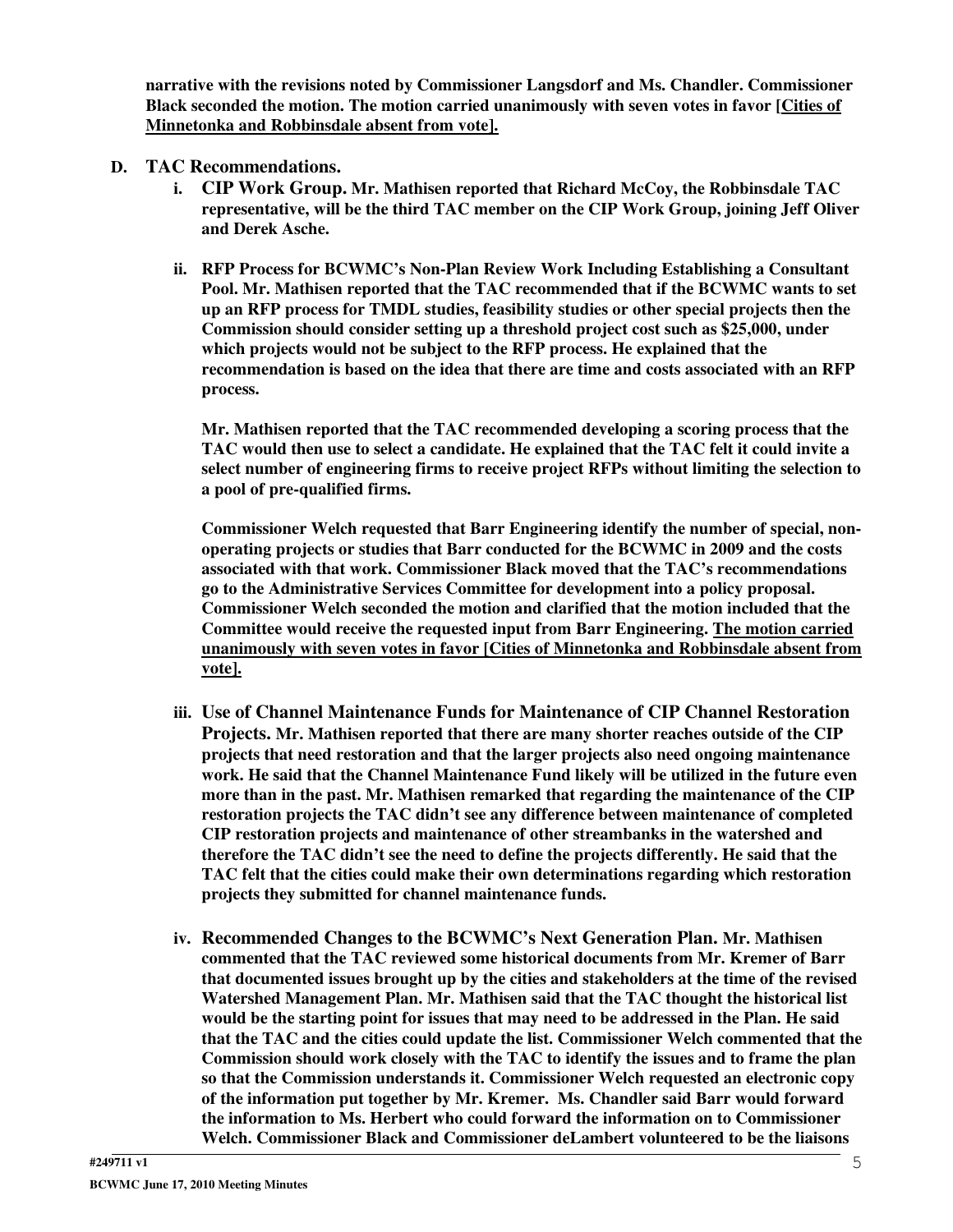**for the June 30 th TAC meeting. The Commission directed the TAC to discuss at its June 30 th meeting:**

- **1. The BCWMC's next generation plan;**
- **2. Standardization of data collection, models, and results for collaboration between agencies; and,**
- **3. Gaps in the BCWMC's non-degradation plan.**

#### **E. TMDL Updates:**

- **i. Sweeney Lake TMDL. Administrator Nash reported that Ron Leaf of SEH, Inc. communicated that the latest version of the Sweeney Lake TMDL and the cover letter would be sent to Brooke Asleson of the MPCA next Tuesday at the very latest.**
- **ii. Medicine Lake TMDL. Ms. Chandler said the BCWMC's comments went to Brooke Asleson in the end of May.**
- **iii. Wirth Lake TMDL. Administrator Nash reported that Ms. Asleson communicated that the MPCA had received comments on the TMDL from Mn/DOT and that she was surprised that the comments included issues that she had thought had been worked out in the stakeholder meetings. He reported that Ms. Asleson was planning to contact Mn/DOT about the comments. Administrator Nash said he would e-mail a copy of the Mn/DOT comments to the Commission. Chair Loomis reminded the Commission that there is a public meeting about the Wirth Lake TMDL on June 24 th at 5:30 p.m. at the Wirth Chalet. Commissioner Elder volunteered to attend the meeting as the Commission liaison.**
- **F. Update on 2010 Clean Water Fund Grant for Plymouth Creek and Bassett Main Stem Restoration Projects. Ms. Chandler reported that the Commission Engineer will be submitting one more piece of information to BWSR for the work plan.**
- **G. Education Committee.**
	- **i. Approval of Agreement for Administrative Services for WMWA (West Metro Watershed Alliance). Commissioner Welch recommended a change in wording to the agreement to clarify that the costs to the Commission would not exceed \$2,000 per calendar year. Commissioner Black moved to approve entering into the agreement with the change requested by Commissioner Welch. Commissioner Welch seconded the motion. The motion carried unanimously with seven votes in favor [Cities of Minnetonka and Robbinsdale absent from vote]. The Commission designated Administrator Nash to be the BCWMC's official contact person for the WMWA.**
	- **ii. Approval of Education and Public Outreach Expenditures for Documenting Oral History of the BCWMC and the Bassett Creek Watershed. The Education and Public Outreach Committee decided to discuss this issue further within the Committee and to bring it back to the Commission at a future meeting. Ms. Langsdorf announced that the Committee's next meeting will be in the Golden Valley City Hall's Council Conference Room on July 15 th at 8:30 a.m.**
	- **iii. Update on the WMWA (West Metro Watershed Alliance) Education and Outreach Plan. Ms. Langsdorf reported that the plan has been completed and is included in the meeting packet for the Commission's information. She announced that the next WMWA meeting is on July 13 th at 8:30 a.m. in Plymouth City Hall.**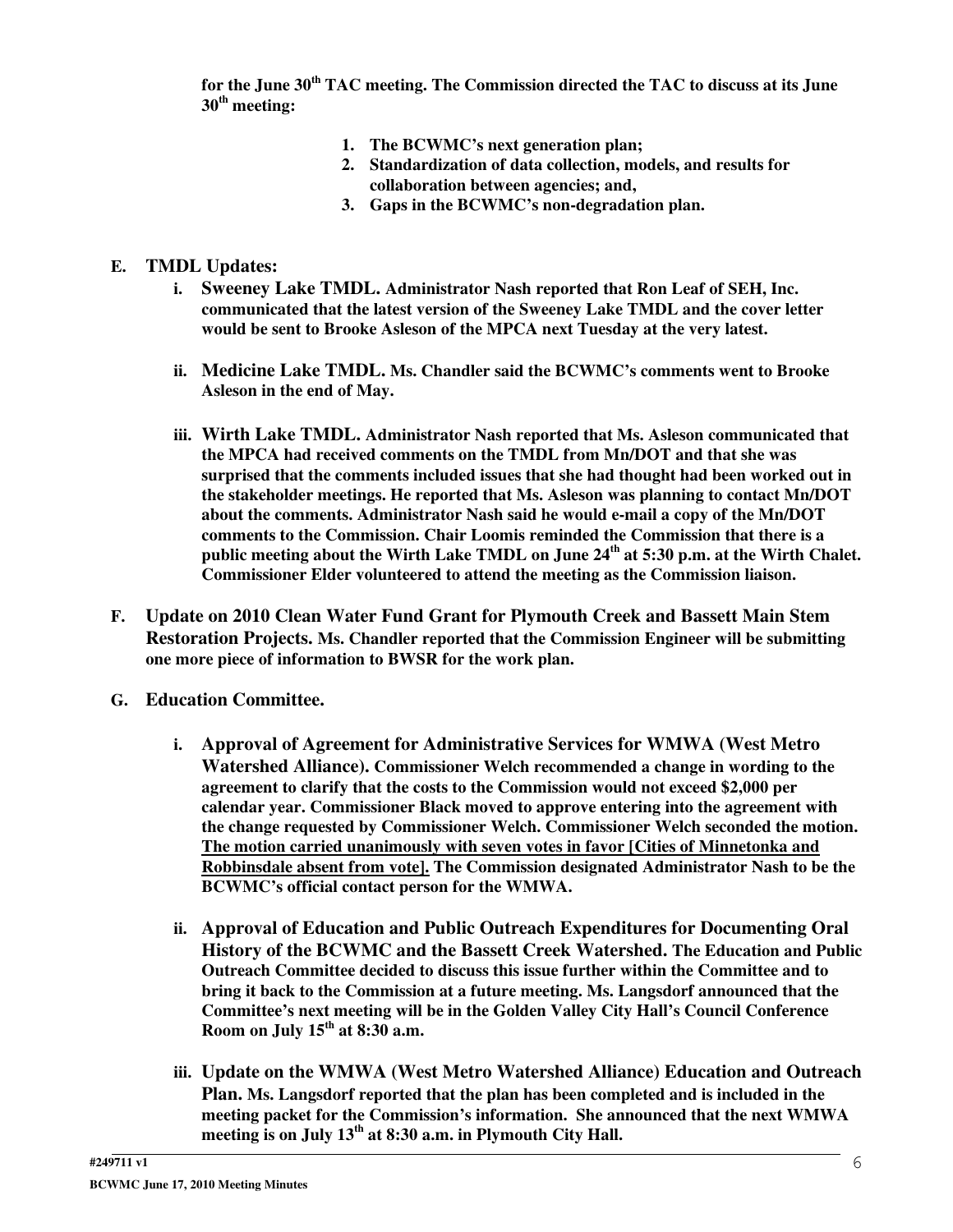**H. BCWMC's Major Plan Amendment Request – Update/ Timeline. Chair Loomis reported that the Commission needs to authorize staff to public notice both the August public hearing regarding the proposed Major Plan Amendment and the September public hearing regarding ordering the proposed projects. She explained that the Commission also needs to authorize technical staff to attend Hennepin County's public hearing next month, at the County's request, and due to BWSR's schedule regarding the major plan amendment request, the BCWMC should move its September meeting to September 23 rd , which is the fourth Thursday of September. Commissioner Welch moved to approve the authorization of staff to notice the hearings, to attend the Hennepin County hearing, and to change the BCWMC's September meeting to the fourth Thursday of the month, which is September 23rd. Commissioner Black seconded the motion. The motion carried unanimously with seven votes in favor [Cities of Minnetonka and Robbinsdale absent from vote].**

### **7. Communications**

- **A. Chair:**
	- **i. Chair Loomis reported that the BCWMC received the contract from the Metropolitan Council regarding participating in the 2010 CAMP program and since the BCWMC has approved its participation, the execution of the contract would be handled administratively.**
	- **ii. Chair Loomis reported that Minnehaha Creek Watershed District is holding a workshop on July 14 th on Shorelines and Stormwaters: Protecting lakes and creeks.**
	- **iii. Chair Loomis stated that BWSR is holding its BWSR academy October 26 th – 28 th .**
	- **iv. Chair Loomis commented that the grants that the BCWMC received from Hennepin County will not be available in 2011 because the state legislature didn't authorize those funds this year.**
- **B. Administrator:**
	- i. Administrator Nash reported that the CIP Work Group met on June 10<sup>th</sup>. He stated that he **will be working with the Commission Engineer to merge the CIP with the TMDL implementation projects.**
	- ii. Administrator Nash stated that he will have a working draft of the policy manual by June  $30^{\rm th}$ .
	- **iii. Administrator Nash reported that the Administrative Services Committee met on June 14 th and identified his priorities as the CIP, the TMDLs, Policies, and Planning, including budgeting and next generation planning.**
	- **iv. Administrator Nash reported that he and Barr Engineering are collecting quotes for water quality sampling and analysis for the BCWMC's 2011 water quality monitoring of Crane and Westwood lakes. He said he is waiting to hear back from the Metropolitan Council Environmental Services and will continue to communicate to Barr about the quotes. Commissioner Welch recommended that Administrator Nash contact Dr. Udai Singh at Minnehaha Creek Watershed District.**
	- **v. Administrator Nash announced that he forwarded to the Commission an e-mail with a letter from the DNR to the Minnehaha Creek Watershed District providing an extension to its general permit.**